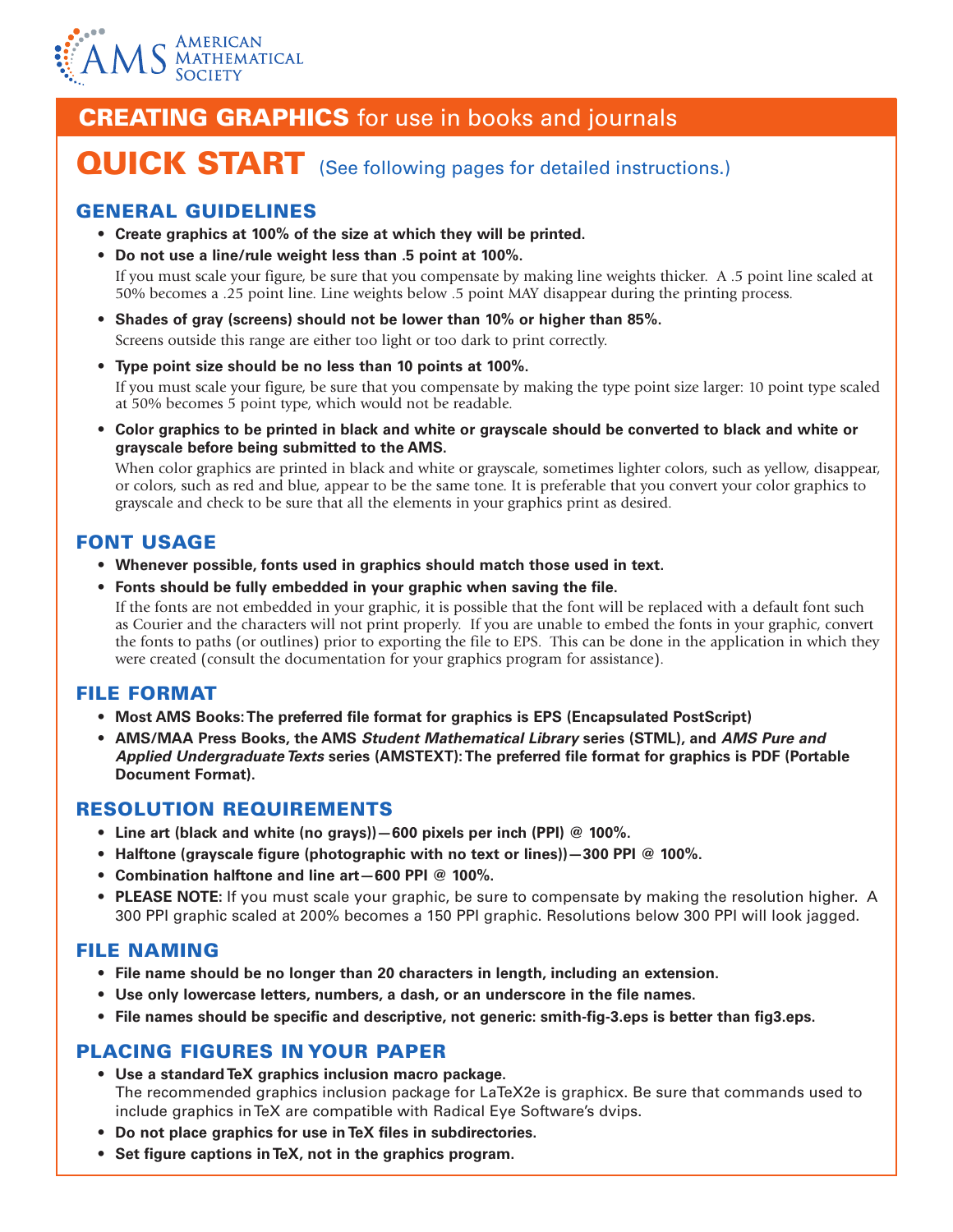

# CREATING GRAPHICS for use in books and journals

## General guidelines

**• Create graphics at 100% of the size at which they will be printed.**

#### Lines and rules

**• Do not use a line/rule weight less than .5 point at 100%.** 

If you must scale your figure, be sure that you compensate by making line weights thicker. A .5 point line scaled at 50% becomes a .25 point line. Line weights below .5 point MAY disappear during the printing process.

- **• Graded lines should increase in increments of .5 point (i.e., .5 point, 1 point, 1.5 point).** Increments less than .5 point do not read as distinctly different lines.
- **• Lines that are a shade of gray (screened) or color (CMYK/RGB) need a line weight of at least 1 point at 100%.**

Gray and color lines thinner than 1 point look broken and jagged because of the small dot pattern used to simulate a shade of gray or color tone.

## Shades of gray (screens)

**• Screens defined.**

A screen is a pattern of small black and white dots used to simulate shades of gray.

**• Shades of gray (screens) should not be lower than 10% or higher than 85%.**

Screens outside this range are either too light or too dark to print correctly.

- **• Screens should increase in increments of no less than 10%.** Screen variations of less than 10% are not distinguishable.
- **• Do not put type on a screen darker than 35%.** Type on a screen that is above 35% is not legible.
- **• White type can be used only on 100% black.** White type on a gray background looks broken and jagged because a small dot pattern is used to simulate shades of gray.

## Multiple-part figures

**• Multiple-part figures should be configured to one figure in a graphics program, not in TeX.**

Aligning multiple-part figures is very difficult in TeX. It is easier and more cost-effective to do so in a graphics program.







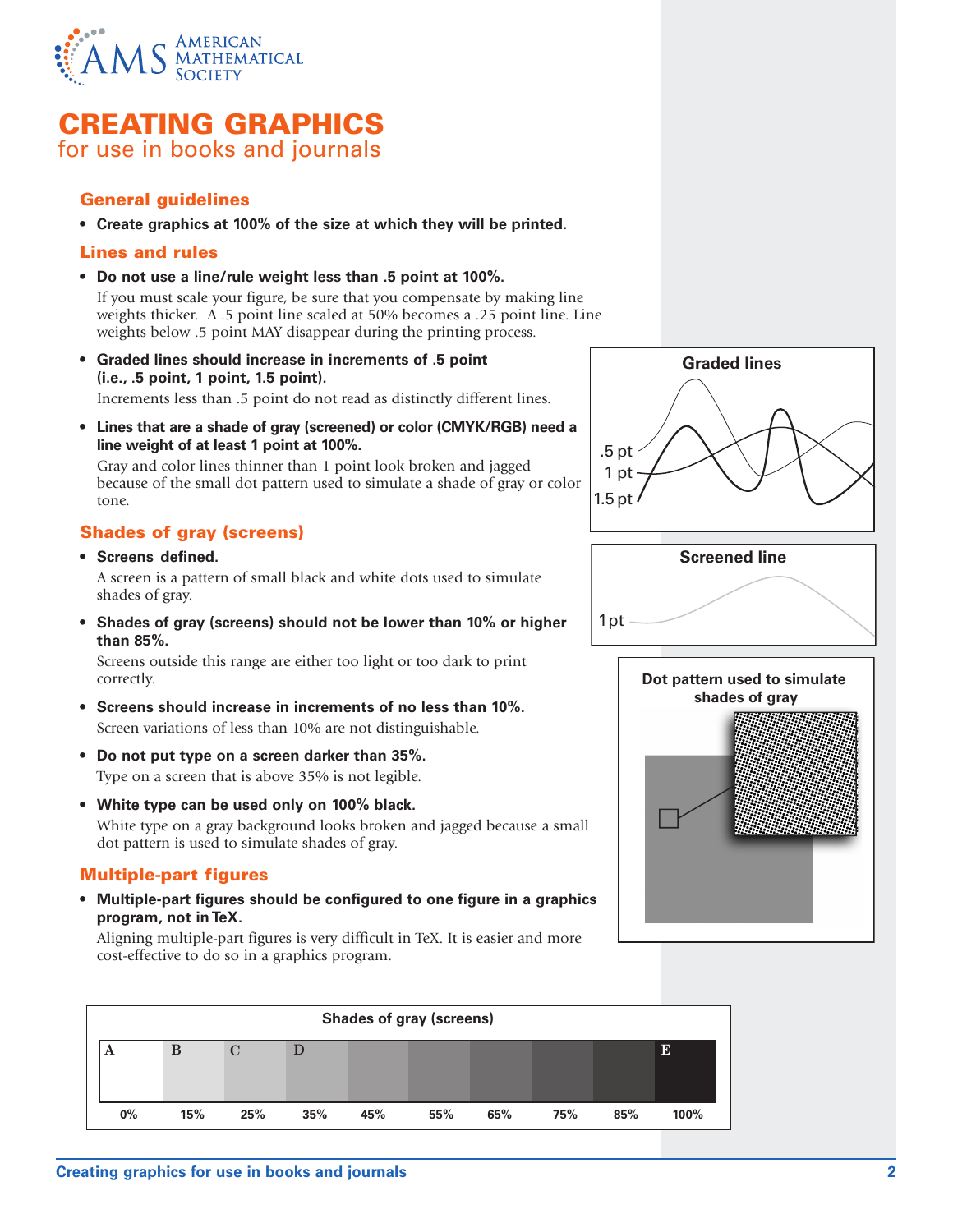

## Clipping and bounding boxes

**• When using a smaller area of a larger graphic, clip or crop within the graphics application to delete all but the desired portion.**

Do not clip or crop by pasting areas of white over portions of the graphic. Doing this will make the bounding box larger than it should be, resulting in problems when including the graphic in TeX.

**• If possible, verify that bounding box information is correct.**

Problems arise when the bounding box is not correct. Graphics might be clipped off in unexpected ways.

#### Type size

**• Type point size should be no less than 10 points at 100%.**

If you must scale your figure, be sure that you compensate by making the type point size larger: 10 point type scaled at 50% becomes 5 point type, which would not be readable.

#### Font usage

- **• Whenever possible, fonts used in graphics should match those used in text.**
- **• Use Type 1 outline fonts instead of bitmap fonts.**

Type 1 outline fonts are vector based. These fonts do not lose quality when output to high-resolution printers.

**• Fonts should be fully embedded in your graphic when saving the file.**

If the fonts are not embedded in your graphic, it is possible that the font will be replaced with a default font such as Courier and the characters will not print properly. If you are unable to embed the fonts in your graphic, convert the fonts to paths (or outlines) prior to exporting the file to EPS. This can be done in the application in which they were created (consult the documentation for your graphics program for assistance).

**• Do not subset fonts included in your graphic.**

It is imperative that the full font set be included in your graphic. If only a subset of a font is included, a font error can occur, causing characters to possibly disappear in both the graphic and the DVI file.

**• Avoid fonts with city names such as Chicago, Monaco, Geneva, etc.**

## SAVING GRAPHICS — NEED-TO-KNOW FACTS

#### Vector vs. Raster

**• Vector art**

Vector images are created in "Drawing" programs. A vector-based graphics program uses points connected with curved or straight lines, like connect-thedots. The spaces defined by the lines can be empty or filled with color. These points, curves, and lines are defined with code. The code is basically a set of x, y coordinates and draw commands. The advantage to using vector art is that it is resolution independent (it can be enlarged and will never lose quality).

**• Raster art**

Raster or bitmapped images are created in "Paint" programs which use pixels to define images. A pixel (short for picture element) is a square of color arranged on a grid. Resolution refers to the amount of pixel information per inch. If the resolution or pixels per inch (PPI) is too low, the image will appear "jagged". For this reason it is extremely important that resolution be set according to the following guidelines.

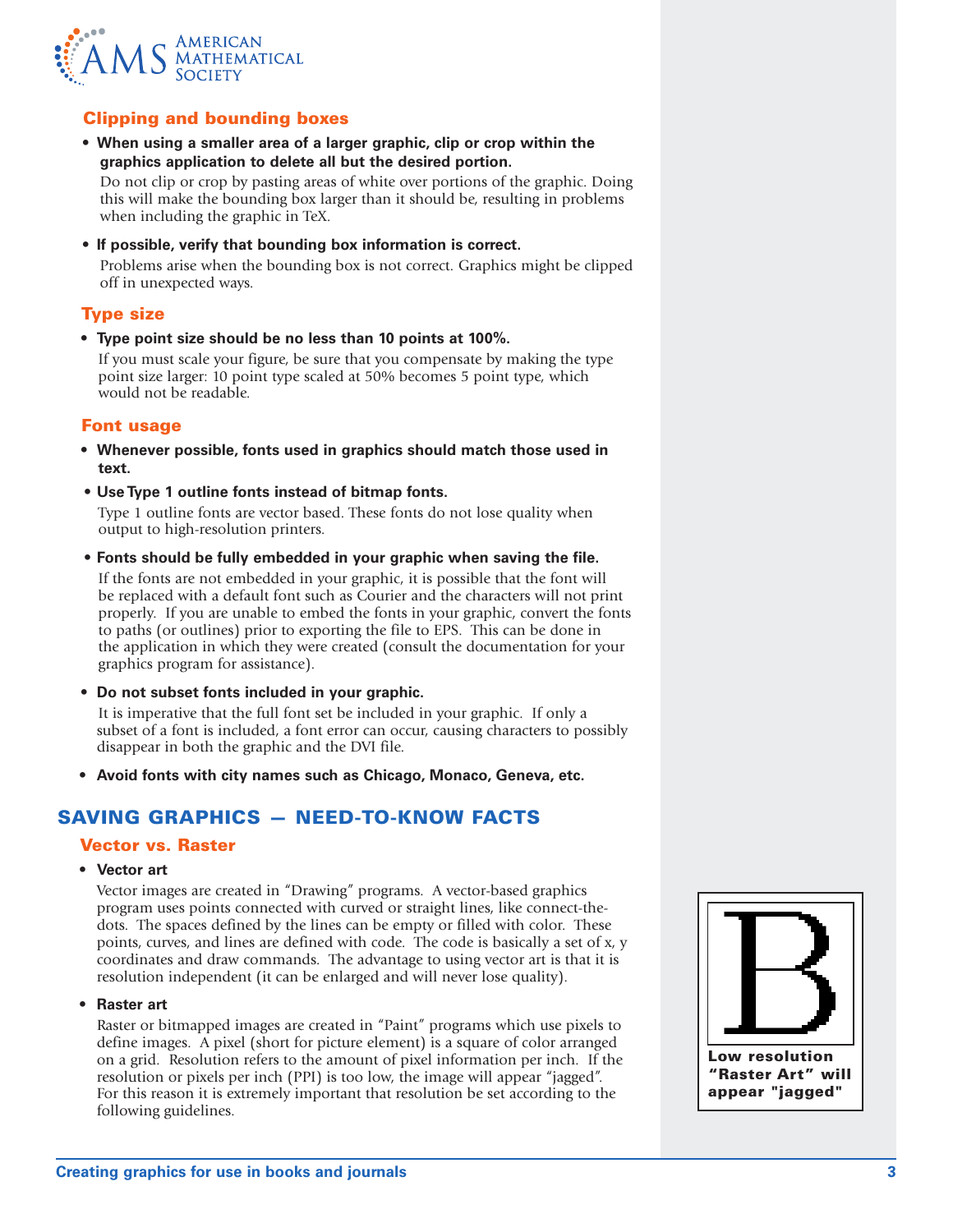

**• Resolution defined.**

In digital images, resolution refers to the amount of pixel information per inch. If the resolution or pixels per inch (PPI) is too low, the image will appear "jagged".

**• Resolution requirements for bitmap graphics.**

Line art—1200 PPI @ 100%

Halftone—600 PPI @ 100%

Combination halftone—600 PPI @ 100%

**•** If you must scale your graphic, be sure to compensate by making the resolution higher. A 300 PPI graphic scaled at 200% becomes a 150 PPI graphic. Resolutions below 300 PPI will look jagged.

#### Figure types

**• Line art —1200 PPI @ 100%.**

Purely black and white figures with no shades of gray. Best if created and saved as a vector graphic. If not, the resolution must be 1200 PPI.

**• Halftone — 600 PPI @ 100%.**

Figures or photographs with shades of gray. Also referred to as grayscale.

**• Combination halftone — 600 PPI @ 100%.** Halftones that contain line art, such as labeling or outlines. Can be photographic or lines filled with shades of gray.

## FILE FORMAT

- **• Most AMS Books: The preferred file format for graphics is EPS (Encapsulated PostScript)**
- **• AMS/MAA Press Books, the AMS** *Student Mathematical Library* **series (STML), and** *AMS Pure and Applied Undergraduate Texts* **series (AMSTEXT): The preferred file format for graphics is PDF (Portable Document Format).**

## COLOR GRAPHICS

- **• Color graphics should be used in the print product only if color is mathematically essential to the paper. Authors of journal or proceedings articles may be requested to pay for the cost of color in the print product.**
- **• Requirements for graphics to be published in color.** Color graphics should be saved in the following format:

Electronic-only journals: **RGB format**

Electronic and/or print journals: **CMYK format**  (Note that if you submit RGB files, they will be turned into CMYK and we cannot guarantee that color reproduction in the print product will match the RGB file.)

#### Books: **CMYK format**

(Note that if you submit RGB files, they will be turned into CMYK and we cannot guarantee that color reproduction in the print product will match the RGB file.)

**• CMYK and RGB defined.**

CMYK is an acronym for cyan, magenta, yellow, and black—the standard ink colors used in four-color process (full-color) printing.

RGB is an acronym for red, green, and blue—the color model used for computer monitors and video output systems.

**• Color graphics to be printed in black and white or grayscale should be converted to black and white or grayscale before being submitted to the AMS.**



#### **Combination halftone (2 examples)**





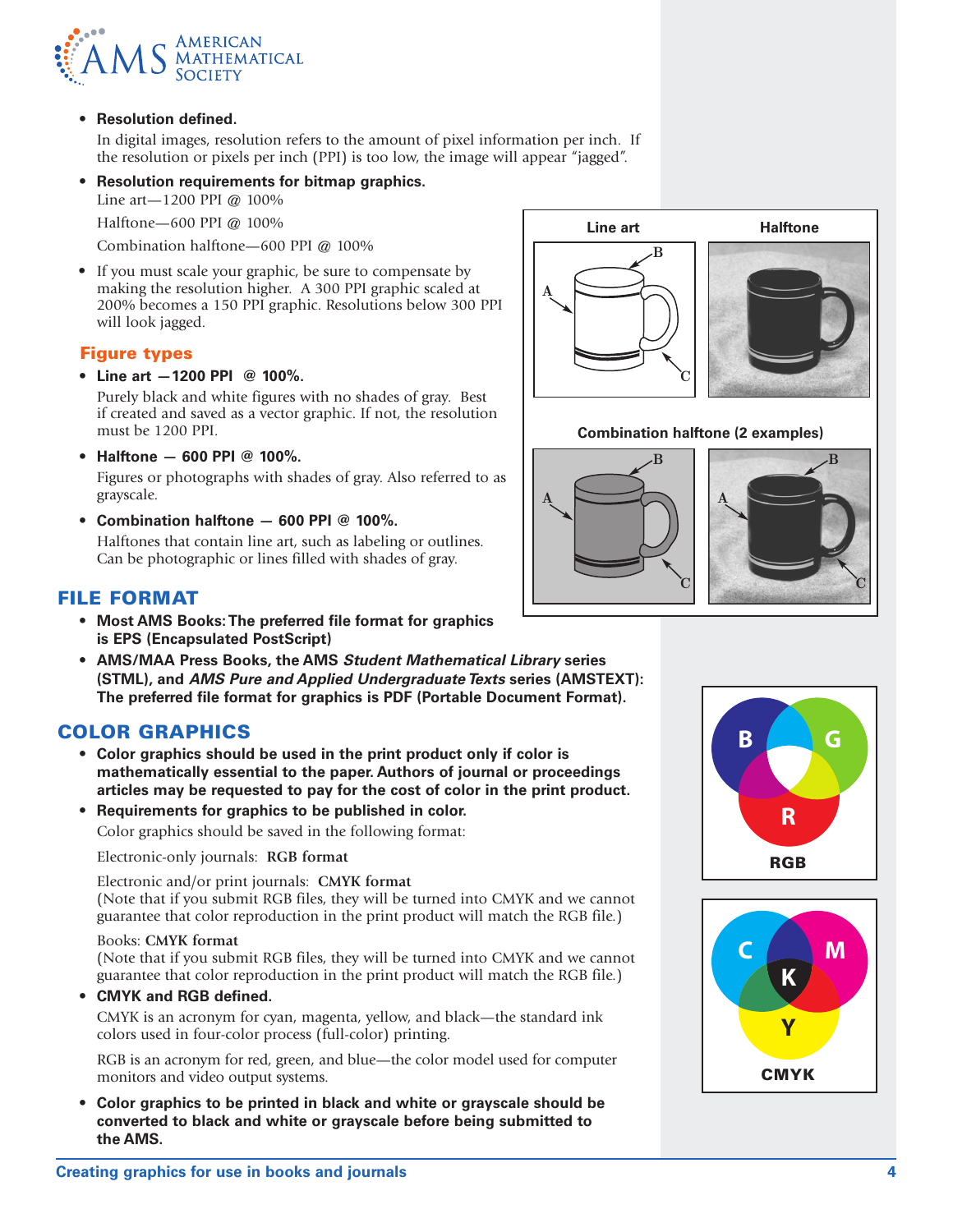

# SCANNING PHOTOGRAPHS

### General guidelines

- **•** Photographs must be scanned at a minimum resolution of 300 dpi at the actual size the photograph will be used in the publication. Please do not scale photographs in TeX.
- **• Color photographs** must be saved in CMYK mode (see Color Graphics above).
- **• Black and white photographs** must be adjusted for proper reproduction on the type of stock/paper on which they will be printed, particularly if the paper is uncoated. The tones must be adjusted or they will reproduce much darker than desired. Be sure to confirm the paper stock before making any adjustments. See instructions below.
- **• Uncoated stock** is absorbent and ink spreads slightly on this stock, creating darker tones than actually desired. The next section has instructions for using Adobe PhotoShop to adjust the tones in a photograph for printing on uncoated stock.
- **• Coated stock** has a clay coating that does not allow the ink to be absorbed into the paper. Coated stock gives more accurate reproduction of tones than uncoated stock will. In general, the tonal value indicated in the file will reproduce accurately. Most color photographs are printed on coated stock.

### Instructions for using Adobe PhotoShop to adjust black and white photographs to be printed on uncoated stock

**•** When printing black and white photographs on uncoated stock, gray tones of 89% and greater will print as black, and gray tones of 5% or less will print as white. The photograph must be adjusted to compensate for this. In Adobe PhotoShop you can use the "Curves" palette to adjust these tones. The black point (100% black) should be brought down to 89%, and the white point (0% black) should be brought up to 5%. After the black and white points have been adjusted, the midtones should be adjusted: 50% gray should be brought down to 40%. This adjustment will cause the darker grays to fade, so you should watch how this affects the 75% gray point and bring this point back up to the original 75% grid point.

#### Cleanup stray marks

**•** Any undesirable specs or scratches should be masked. In Adobe PhotoShop you can use the "cloning" tool to mask these imperfections.

#### Descreen photographs scanned from books or magazines

**•** If you do not have the original photograph and are scanning from a book or magazine, you will get a moire pattern because of the small dots (screens) used in conventional printing to create tones. This pattern must be minimized. Some scanning software has a descreening option. The "Gaussian Blur" option in PhotoShop can also be used to minimize the screen pattern. This filter works by slightly blurring the dots to make them undetectable to the naked eye.

## DUAL PRODUCT GRAPHICS (PRINT AND ONLINE GRAPHICS)

- **• For dual product (print and online) books and journals, color graphics should be saved in either RGB or CMYK format.**
- **• Do not use a line/rule weight less than 1 point (1 pixel @ 72 PPI) at 100%.** Although a .5 point line is acceptable for print, screen resolution is 72 PPI and a .5 point line will disappear online.

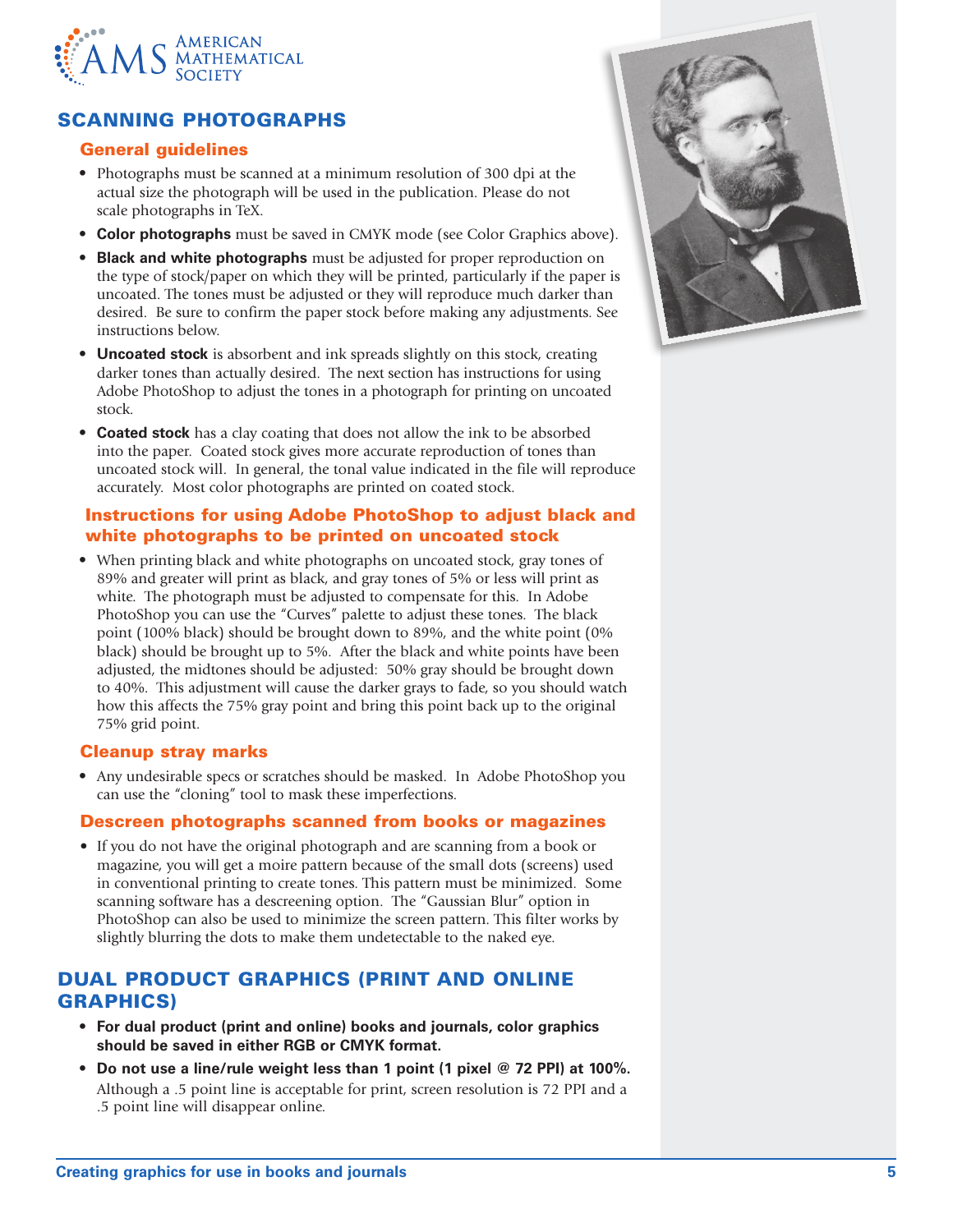

- **• Type point size should be no less than 12 point at 100%.** Although a 10 point type is acceptable for print, screen resolution is 72 PPI and 10 point type will be difficult to read online.
- **• Do not put type on a dark background.** Type on dark colors is not legible.
- **• Check your figure on a black and white printer.** Many people do not have color printers. Be sure that a black and white printout of your figure is legible.

## ONLINE/WEB-ONLY GRAPHICS

- **• Use the same visual consideration as for dual-product graphics.**
- **• Web-only graphics should be saved in RGB format and at a resolution of 72 PPI (pixels per inch) at 100%.**
- **• Graphics should be "optimized".**

Optimizing means that you make the file size as small as possible without drastically affecting the quality of the image. This is important so that the web page will load quickly on all systems and browsers.

## NONELECTRONIC GRAPHICS

#### Hand-drawn graphics

**•** Hand-drawn graphics should be drawn in black ink with clean, unbroken lines on nonabsorbent paper and at the size they will be printed in the published product. The appropriate amount of white space should be left in the TeX file for the graphics to be inserted into the paper.

#### Photographs and computer-generated images supplied only on paper (these are also considered nonelectronic graphics)

**•** When possible, please submit originals rather than scanning them on your own. The tonal values are adjusted by the publisher to comply with the specific stock and press on which the photograph or computer-generated image will be printed.

#### General guidelines for all nonelectronic graphics

- **•** Follow the applicable "general guidelines" at the beginning of this guide.
- **•** Whenever possible, fonts used in these graphics should match those used in text.
- **•** The original and a labeled photocopy should be supplied with the final manuscript of accepted papers.
- **•** Do not fold nonelectronic graphics.
- **•** Package nonelectronic graphics in cardboard so that they will not be bent or damaged in the mail.

## FILE NAMING

- **• File name should be no longer than 20 characters in length, including an extension.**
- **• Use only lowercase letters, numbers, a dash, or an underscore in the file names.**
- **• File names should be specific and descriptive, not generic: smith-fig-3.eps is better than fig3.eps.**